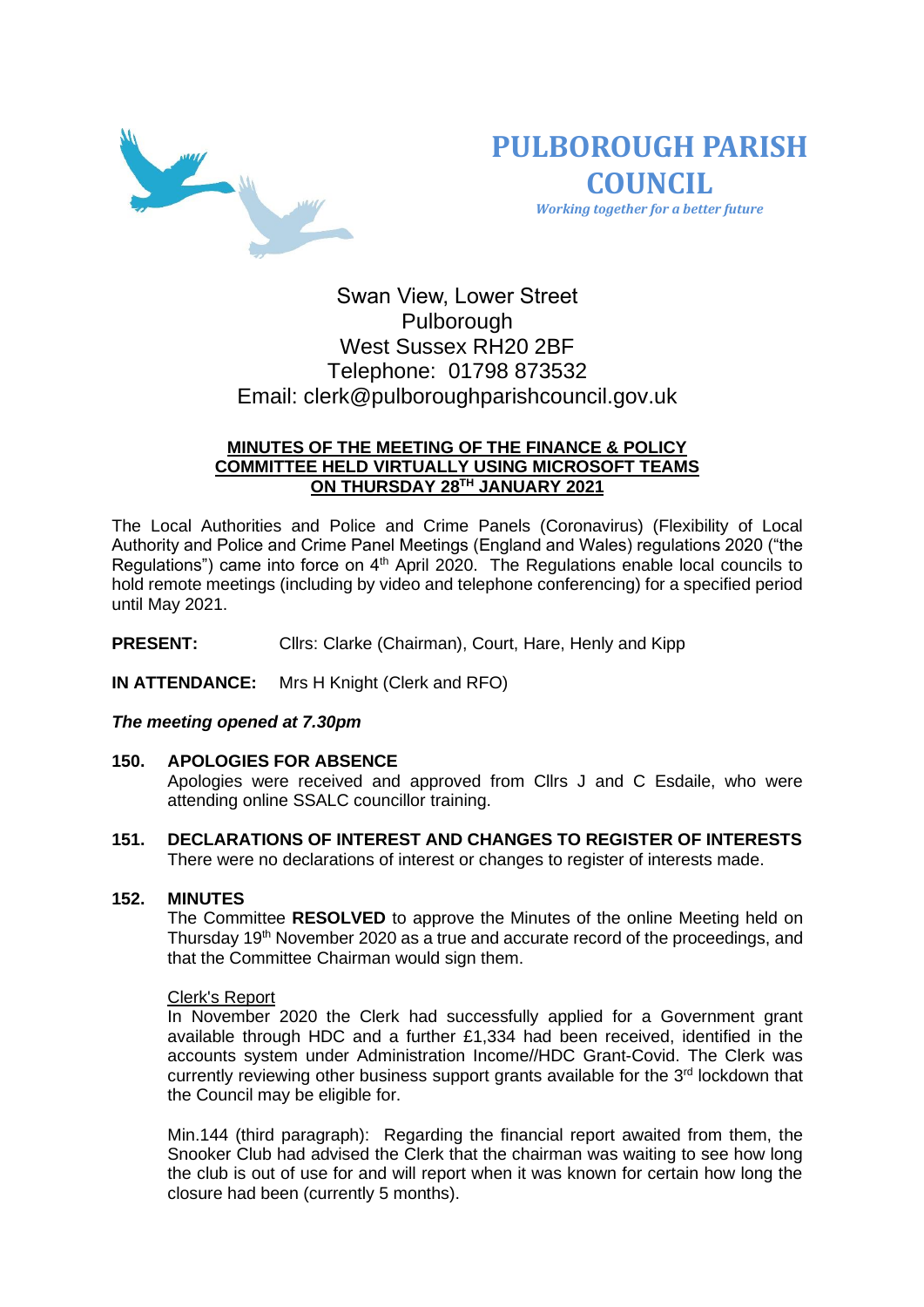# **153. ADJOURNMENT FOR PUBLIC SPEAKING**

There were no public speakers.

## **154. PARISH COUNCIL FINANCES**

Members had received bank reconciliations for Cashbooks 1 as at  $30<sup>th</sup>$  November and 31<sup>st</sup> December 2020, for Cashbook 2 as at 30<sup>th</sup> November 2020 and Cashbook 3 as at 30<sup>th</sup> November and 31<sup>st</sup> December 2020.

The Committee Chairman would arrange to visit the office to compare reconciliations to bank statements, which would be duly signed by him if no issues were identified.

Members received a quarterly comparison of Income and Expenditure to budget as at 31<sup>st</sup> December 2020. The Clerk clarified some points where spending percentages were slightly at variance to budgeted amount.

It was noted that the Q1 inspection to 30<sup>th</sup> June and Q2 to 30<sup>th</sup> September 2020 had been completed. It was **AGREED** that Cllr Clarke would arrange a separate date with officers to carry out the Q3 inspection to  $31<sup>st</sup>$  December 2020 and other necessary paperwork signing.

Members received a statement of Earmarked Reserve funds. A query was raised regarding the transfer of £572.99 from the Pavilion Refurb/Tractor Shed account. The Clerk was asked to check but it was felt likely to be expenses arising from the work by the architect in preparation for a planning application for the sports pavilion project. *[NB: It has been confirmed that the £572.99 was the net amount following payments of Studio 5 pre-application work and Eyelevel Deign for the project brochure, plus account interest gained].*

There were no creditors outstanding other than the pavilion tenants which Members were already aware of and were the subject of separate item discussion.

### **155. COVID-19 FINANCIAL IMPACTS: TENANT RENT REVIEW REQUEST**

As requested by the Committee Chairman, the Clerk had reminded the Social Club of links to HDC grants available that they may be eligible to apply for. The Clerk reported that the Social Club had now sent in their cheque for the October rent.

Members had received the request from the Sports & Social Club seeking cancellation of rent due for the periods that the club has been closed. Members noted that the club would have had an opportunity to apply for grants in November, December (2020) and January (2021). The club had confirmed it had received Business Support Grant for Lockdown 1 and had applied for Lockdown 3. It was noted that the financial reports provided by the club did not show the grant the club had received.

It was **RESOLVED** that the Clerk advise the Social Club that the Council is not cancelling the rent currently and will continue to invoice monthly, but without actively pursuing overdue amounts, and would seek to resume discussions with the Club at the first opportunity once matters regarding lockdown restrictions are clearer for 2021. Additionally, the Council would like to be kept informed of whether the Club has been successful in receiving grants and whether the Government furlough scheme has been used.

## **156. S106/CIL REPORTS**

Members noted receipt of the latest quarterly HDC reports. It was also noted, as also recorded in the Full Council correspondence list, that Pulborough Community Partnership had advised its intention to apply for S106 funds (held by HDC for the Tesco development) for Lower Street improvements and would keep the Council informed.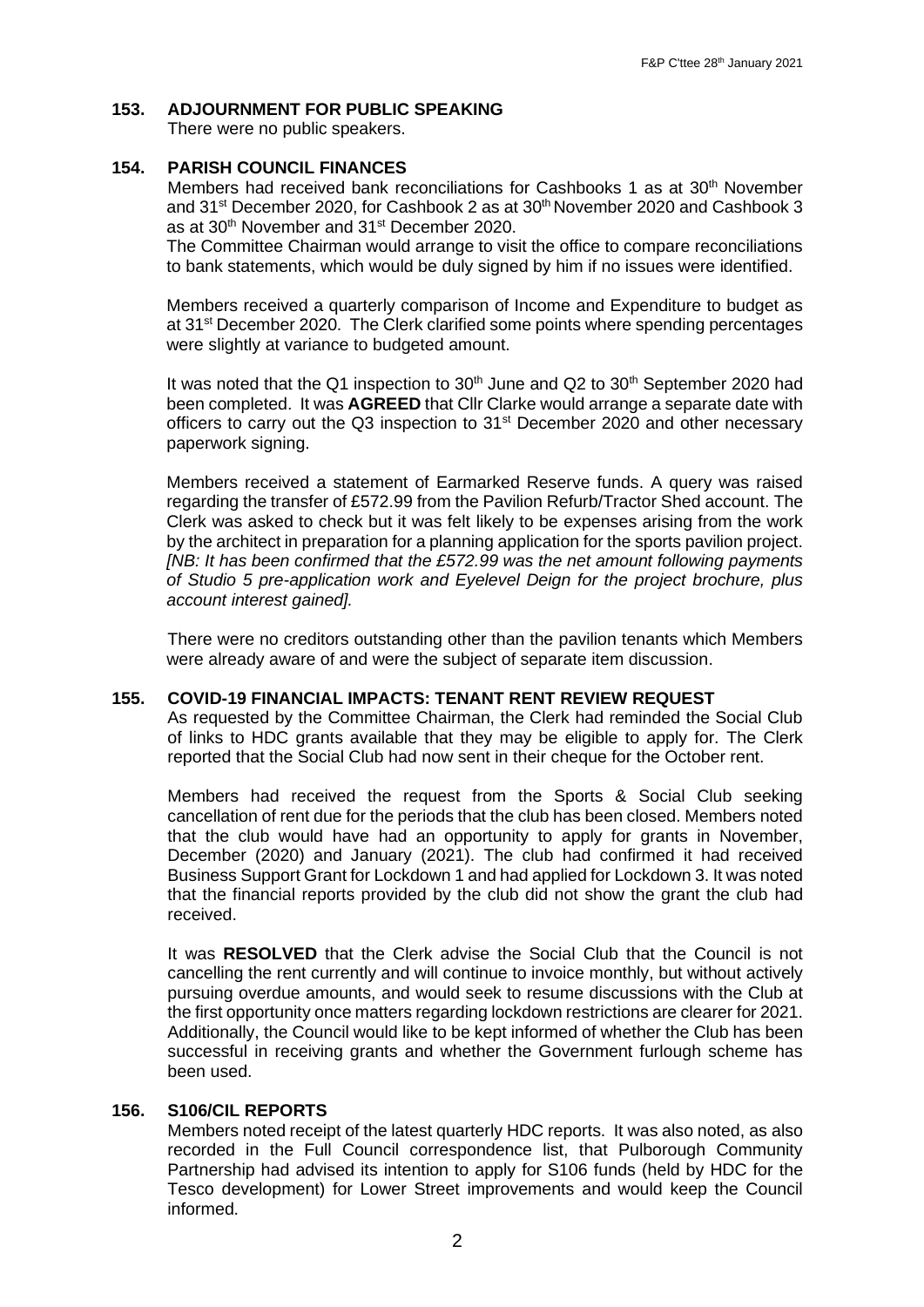# **157. SPORTS PAVILION DEVELOPMENT PROJECT**

There was nothing further to update currently.

## **158. GRANT AID 2020/21**

Members considered the grant aid application (circulated) received from West Sussex Mediation Service. The Clerk had been approached by the group who had explained that the Covid-19 situation had considerably impacted on the service use and delayed their ability to apply for the grant by the deadline.

It was **RESOLVED** to recommend to Full Council that due to the special circumstances and increased need for this service, the requested amount of £200.00 be paid from the unspent Grant Aid 2020/21 budget.

## **159. REVIEW OF LGPS SCHEME EMPLOYER DISCRETIONS POLICY**

Members reviewed the Local Government Pension Scheme Employer Discretions Policy. It was **RESOLVED** to recommend re-adoption of this without amendment to Full Council.

## **160. STAFFING**

The Clerk reported that staff appraisals needed to be arranged. These had unfortunately not taken place in 2020 and the Clerk was keen to ensure that they were held for 2021. It was **RESOLVED** that the Clerk would liaise with staff and Chairman of Council to arrange virtual appraisal meetings in February or early March. She would liaise with the Chairman of Council and Committee Chairman regarding her own appraisal.

Due to the confidential nature of the following point, it was **RESOLVED** to move to confidential business for the remainder of this item.

The Clerk advised Members regarding recent staff absences and personal circumstances.

### **161. CORRESPONDENCE**

Members received the Correspondence List, as below.

### **West Sussex Pension Fund**

- Email 04.12.20 from Principal Pensions Consultant: Further to communication of 05.11.20 advising that due to conflict between Government newly introduced Exit Cap regulations and LGPS regulations, resulting in WSPF suspension of issuing further exit payment calculations pending legal advice; Suspended exit payment calculations will be reinstated from 04.12.20 and the WSPF has now received legal advice as to how it should administer redundancy or business efficiency related e3xit payments whilst the discrepancies between the two sets of regulations exists.
- Email 11.12.20 from WSCC Finance Manager advising that the WSPF has reviewed and updated its Investment Strategy Statement and is seeking feedback from employee and employer members. More information on the consultation can be found o the WSPF website at [https://www.westsusssex.gov.uk/about-the](https://www.westsusssex.gov.uk/about-the-council/pensions/local%20-government-pesion-scheme-lgps/pension-fd-investment-strategy-consultation/)[council/pensions/local -government-pesion-scheme-lgps/pension-fd-investment](https://www.westsusssex.gov.uk/about-the-council/pensions/local%20-government-pesion-scheme-lgps/pension-fd-investment-strategy-consultation/)[strategy-consultation/](https://www.westsusssex.gov.uk/about-the-council/pensions/local%20-government-pesion-scheme-lgps/pension-fd-investment-strategy-consultation/)

It should be noted however that the consultation ends on 22<sup>nd</sup> January 2021.

• Email 17.12.20 from WSCC Pension Strategist advising that the WSPF had recently undertaken a review of its arrangements for additional voluntary contributions (AVCs), Following comprehensive investment and legal advice as part of its review, Legal & General had now been chosen as the new AVC provider for West Sussex LGPS members (previously Standard Life).